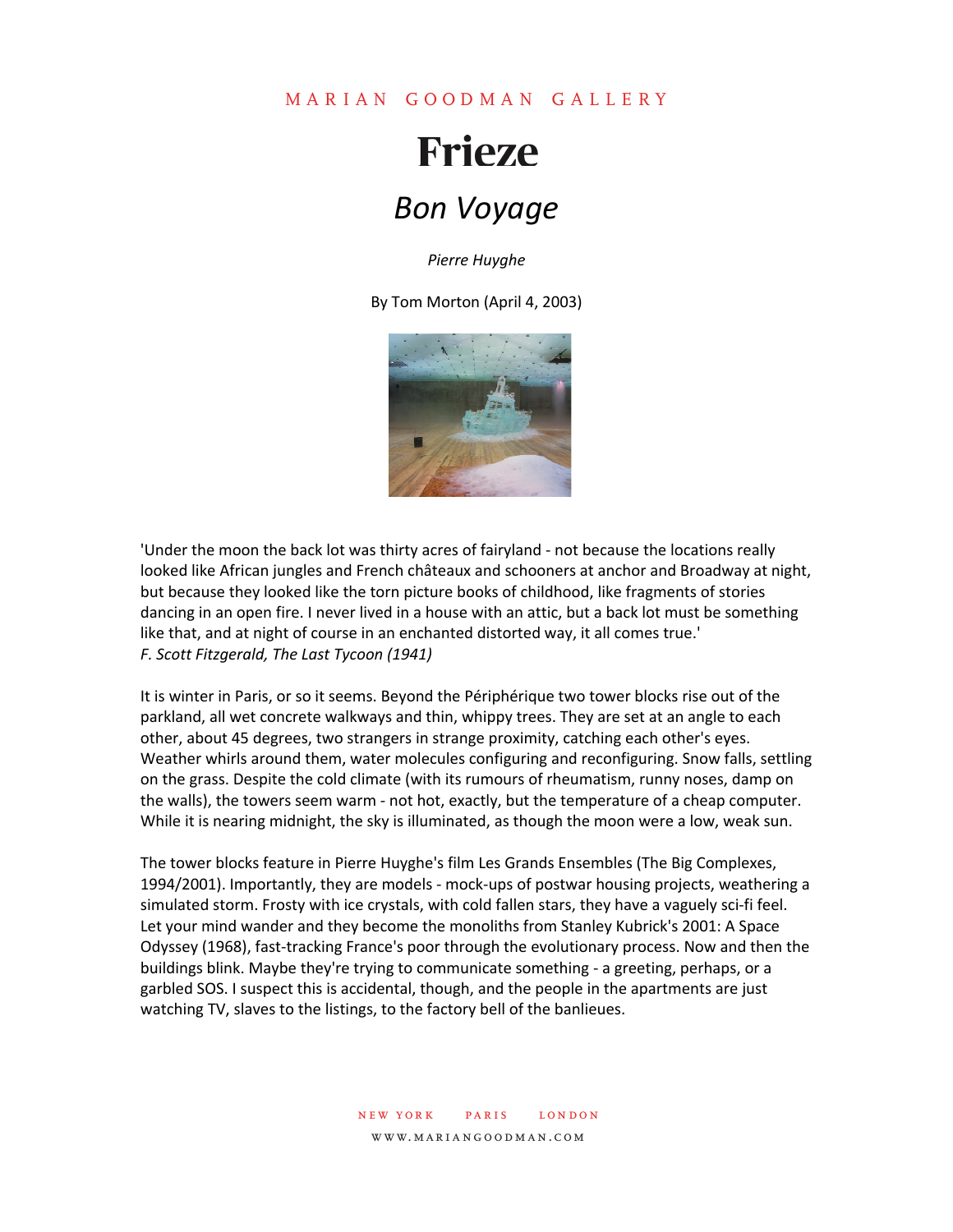The buildings begin to bustle with lights - a binary snowstorm that knows nothing of the weather's morphology, its freedom, its mad sprawling maths. Winter is replayed in the apartments' windows, its complexity cast aside like a wet coat. Les Grands Ensembles is about what we lose when we domesticate things but it's also, I think, about time. Huyghe presents us with three temporal models. The first, the weather system, represents time told by the seasons. The second, the windows, represents time told by TV. The third model is the towers themselves. As the film nears its end, their flickering lights synch with the soundtrack. The buildings beam, as though they remember a moment, long ago, when they were objects of beauty. They still are, seen from a distance, but this is the distance between a dream and its fulfilment, between a design for a better life and a better life itself.

Huyghe's work is like a studio back lot, a territory full of false memories and half-remembered films. His L'Ellipse (The Ellipsis, 1998), a triple projection, jimmies open a jump-cut in Wim Wenders' The American Friend (1978). In the 'found' footage a young man, played by Bruno Ganz, makes a phone call in a Paris apartment. Soon (at the speed, in fact, of a shutter) he's in another part of the city, another apartment, his ears burning with bad, bad news. Watching the movie, we know that the trip lasts a matter of minutes, that Ganz' character doesn't dawdle, or stop for a doughnut or stop to take in a show. Why do we know this? Because we've all been there or thereabouts, have all rushed across a city, bad news breathing down our necks. We fill the cracks in the film with our own experience, becoming Wenders' co-pilot. In L'Ellipse Huyghe plays on this process, inserting a scene in which Ganz - now enjoying jowly middle age - makes the journey that the jump-cut cuts out.

Ganz' expedition is almost comically mundane. Roller-bladers roll by, litter flurries about his feet, the Eiffel Tower hulks on the horizon. Nobody gives him a second glance, nobody seems to know that, 20 years ago, he played a moustachioed man in a Wim Wenders movie. Ganz walks on, not speaking, not performing at all, just plodding. For all its emptiness, though, L'Ellipse has an odd, lilting poetry. It makes me think of the temporal folds in every film I've ever seen, of the possibilities they present, of the swallowed worlds they contain that might, with a little imagination, be summoned into being. Huyghe's piece plugs one ellipsis, but it opens up others: between a player and his part, a role and its reprise. Watching Ganz walk through Paris (his meaty hands hanging out of his trench coat like lolling puppets or a pair of pink mittens), it feels as though he might, at any moment, fade into nothingness. Perhaps it's because fictional characters can't survive outside fictions for very long, or perhaps it's because he's a ghost, a non-person haunting a non-place.

Disembodiment plays a big part in Huyghe's work. His ghosts aren't ghosts per se (or at least only one of them is, and she's no poltergeist, no chain-rattling ghoulie). Rather, they are avatars, real and imagined; people who operate as emptied-out signs. Huyghe's film Blanche Neige Lucie (Snow White Lucy, 1997) focuses on Lucie Dolène, the woman who provided the voice for Disney's French version of Snow White and the Seven Dwarfs (1937). It opens with a shot of a blue screen, the type used in effects-heavy movies, a stage without a backdrop, awaiting a programmer's whim. Dolène appears, singing 'Someday My Prince Will Come', her face framed by her platinum hair. We discover that Disney reused her performance without her permission, and that she sued the company, and won the case. 'When I gave my voice to that character,' she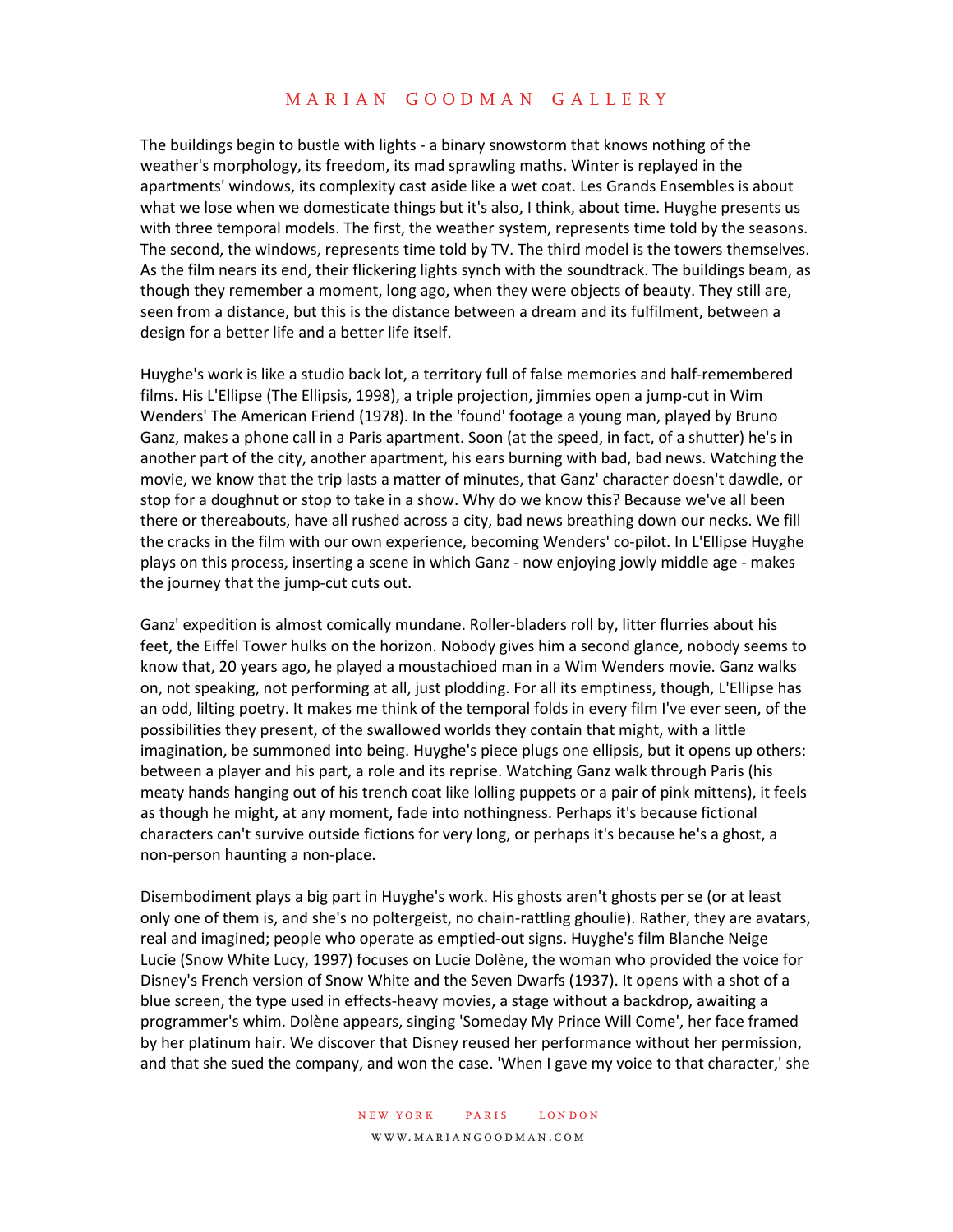says, 'that beautiful little princess, graceful and innocent, I was Snow White ... Yes, absolutely ... Today when I watch the film I have a strange feeling, it's my voice and yet it doesn't seem to belong to me anymore, it belongs to the character and to the story.' Perhaps, but in Blanche Neige Lucie she challenges Snow White with Snow White's voice, reinhabits her own creation, haunts herself.

John Wojtowicz, in a way, is the polar opposite of Dolène - a man trying to recast the character he's become. In 1972 he robbed a bank in Brooklyn. An alarm was tripped and the bank became surrounded by cops, news crews and baying New Yorkers. Holed up with his hostages, he became hot media property, knocking Richard Nixon's presidential renomination off the front pages. The episode concluded with Wojtowicz' arrest and the murder, by the FBI, of his accomplice Sal. Three years later Sidney Lumet fictionalized the robbery in his film Dog Day Afternoon (1975). Wojtowicz was played by Al Pacino, and snippets of Pacino's performance (a shotgun in his hand, his black hair lapping his brow) appear in Huyghe's The Third Memory (2000). The rest of the film features Wojtowicz, now a fat man in his 50s, prowling a mock-up of Dog Day's set. He's here, he claims, to set the record straight, but I'm not sure I believe him. Reliving the 'real' robbery, his language - 'Anyone touch the alarms and I'll blow you brains out' - has the timbre of 'You talkin' to me?' It's the stuff of method acting, not recollection; the history of film, not history itself. This, though, is what makes Huyghe's work sing. He gives Wojtowicz the opportunity to reappropriate his past, and in a sense he does, transforming it into a fresh fiction, a third - perfect - memory.

What if there were no self to mediate, or if the self were made up of nothing more than its own mediation? In 1999 Huyghe and Philippe Parreno purchased the copyright to Annlee, a production-line manga character with saucer-shaped eyes and choppy purple hair. Soon they began to loan her image out to other artists, inviting them to vivify her half-life, to help establish who she might be. (Liam Gillick, Dominique Gonzalez-Foerster and Melik Ohanian were among those involved). Her last appearance as an empty sign was at the group show 'No Ghost Just a Shell' (2002) staged at the Kunsthalle, Zurich, and the Van Abbemuseum, Eindhoven. There she was 'liberated' by Huyghe and Parreno, by means of a legal agreement that gave her ownership of her own image. Annlee is a well-known project, but its concerns pulse through Huyghe's work like an underground stream, emerging now and then in unexpected locations. Its most obvious precursor is Huyghe and Parreno's publication Anna Sanders (1997). Beneath the masthead there's a message to the reader: 'Anna Sanders is not the person you can catch a glimpse of on the cover. You will not see any pictures of her, but nevertheless she is always present - in the choice of articles and pictures and in the graphic design.' In a sense she's a twist on Cosmo woman and GQ man, on demographic phantoms, on 'personalities' composed of magazine pages. Anna Sanders is a patchwork, featuring wobbly photos, a satire on Star Wars (1977) and the score of a tune to hum at the wheel. It's hard to get a grip on the girl it points to, although I have a vague feeling she'd be a good travelling companion and that she'd tell you a lot about her childhood. She seems, if anything, more like a place than a person, somewhere to move through, to daydream in, to wander around at will. Anna also appears in Huyghe and Parreno's L'Histoire d'un sentiment (The Story of a Feeling, 1996), a sort of deliberately unfilmed film script. The text concludes with a 'what if' scenario, in which a group of people gather in a room to build a holographic image together, using only their minds. At first the image is a mess